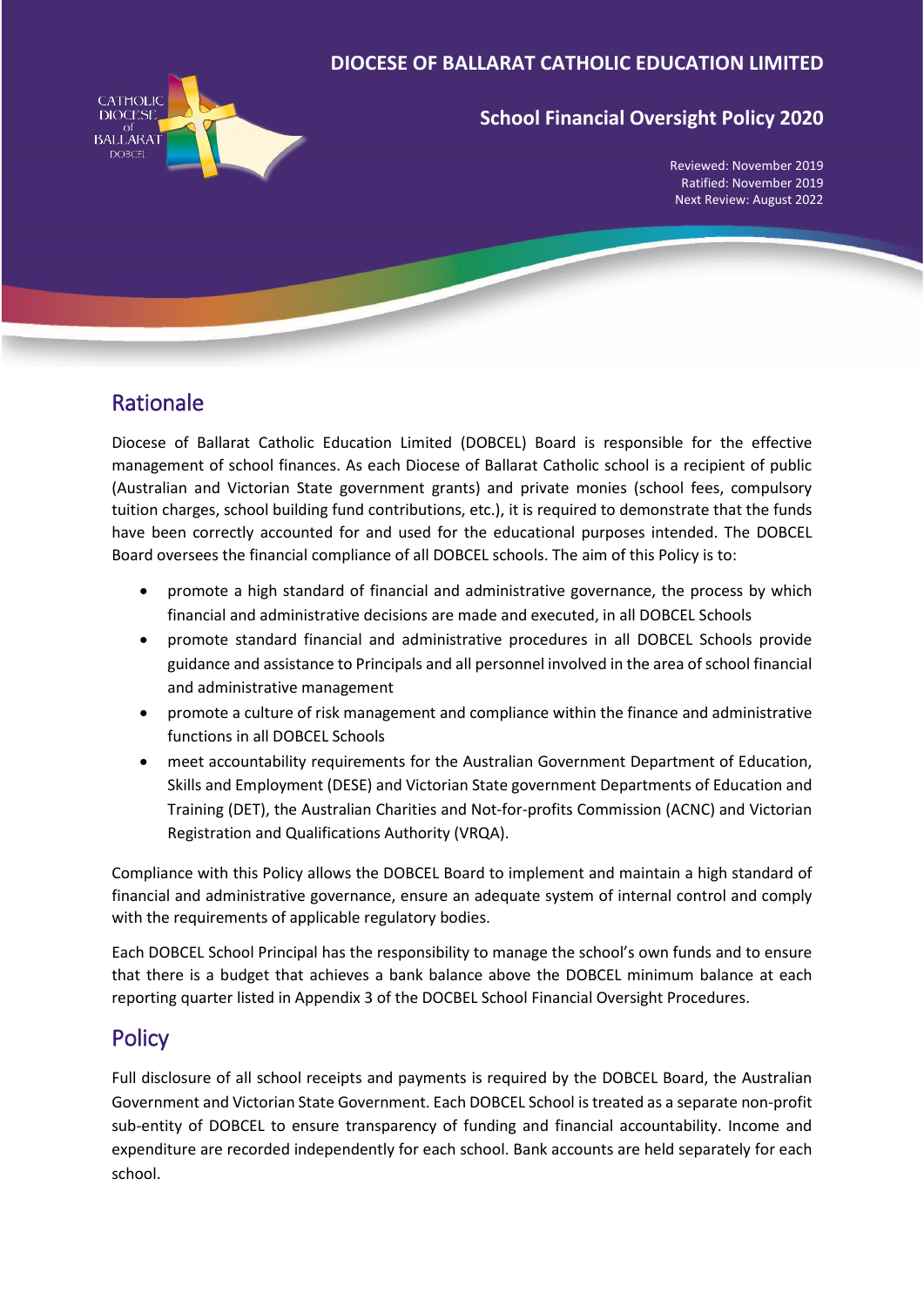Each school will report as a DOBCEL sub-entity separately to the Australian Taxation Office (ATO) for Business Activity Statements (BAS) and Goods and Services Tax (GST), PAYG and Superannuation.

The DOBCEL School Financial Oversight Procedures outline the requirements for preparing school budgets, monitoring and reporting school finances to ensure accuracy and sound financial practices.

# Principles

DOBCEL is committed to compliance with all laws and DOBCEL Schools are provided with guidance and support to ensure that they are able to demonstrate compliance with all applicable laws.

**Transparency** and **accountability** in stewardship of resources.

Transparency demands timely and accurate disclosure/reporting concerning the performance, decision making and financial health of DOBCEL to all stakeholders.

Accountability refers to the obligation of DOBCEL to accept responsibility for its activities and to disclose the results. It also includes responsibility for money or other entrusted property.

These two principles converge in the social responsibility to care for persons, resources and our planet as precious and vital to life. **Responsible stewardship** is integral to the mission of the Church and is a fundamental tenet of the Church's spirituality. It entails a responsibility for service that aims to nurture a gift from another. Frequently understood in relation to care for our common home, the ideas fundamental to stewardship apply more broadly, involving the just and proper use of human and material resources through prudent management, wise investment and usage.<sup>1</sup>

# References

 $\overline{a}$ 

- *Australian Education Act 2013* https://www.legislation.gov.au/Details/C2018C00012
- Victorian Government financial assistance for non-government schools 2017 Guidelines
- Guidelines to the Minimum Standards and Other Requirements for Registration of Schools [https://www.vrqa.vic.gov.au/schools/Pages/standards-guidelines-requirements-for](https://www.vrqa.vic.gov.au/schools/Pages/standards-guidelines-requirements-for-schools.aspx)[schools.aspx](https://www.vrqa.vic.gov.au/schools/Pages/standards-guidelines-requirements-for-schools.aspx)

<sup>11</sup> See *The Light from the Southern Cross, op.cit.,* 3.2.4 p.28.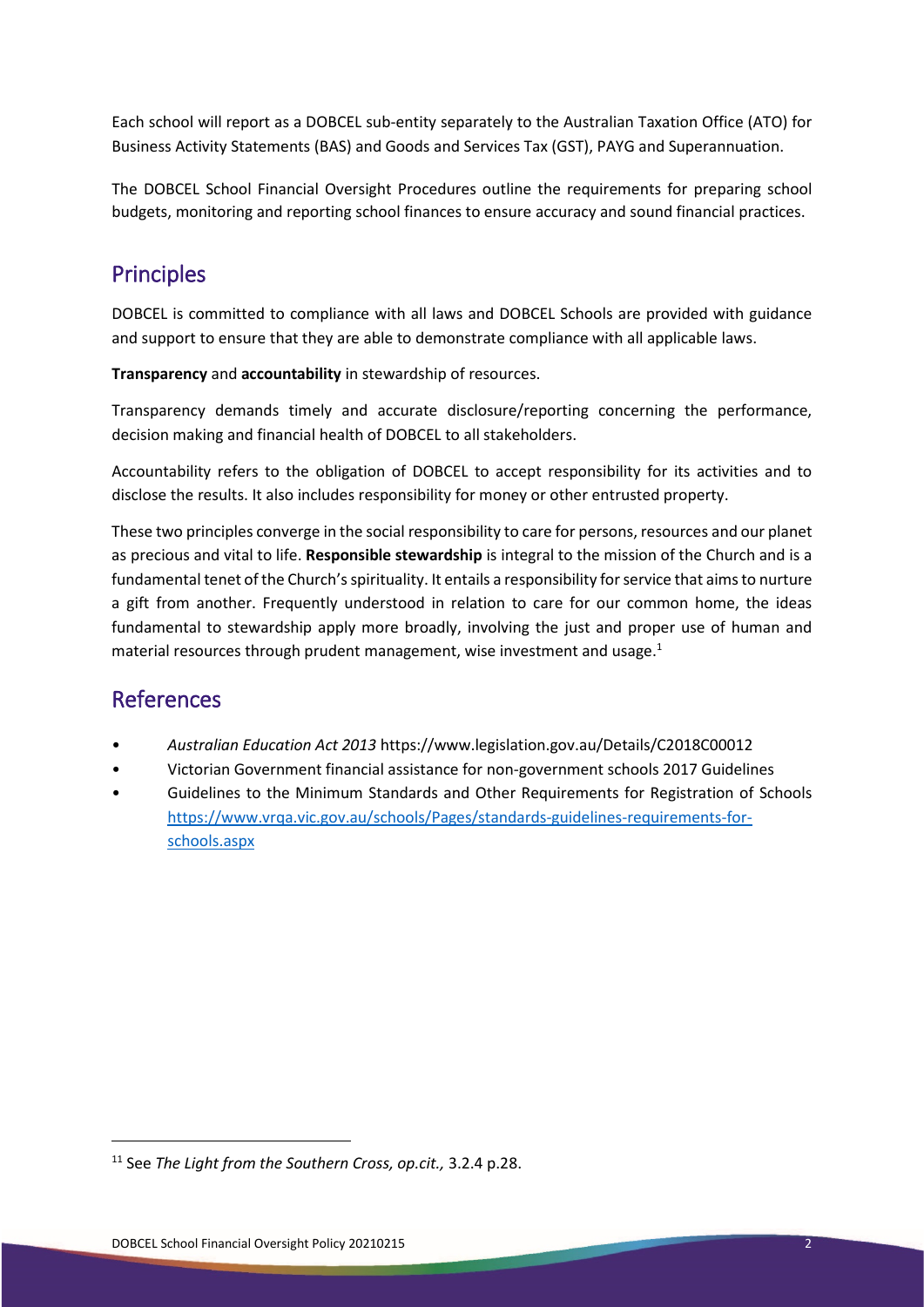

# **School Financial Oversight Procedures**

**Reviewed: November 2019 Next Review: August 2022**

# **Overview**

Diocese of Ballarat Catholic Education Limited (DOBCEL) is registered as a charity with the Australian Charities and Not-for-profits Commission (ACNC).

DOBCEL Schools operate as GST non-profit sub-entities of DOBCEL. As a result, DOBCEL Schools:

- a) will operate under separate (existing) ABNs;
- b) will lodge their own individual BAS, PAYG and Superannuation;
- c) will remain part of the GST religious group of which each school and DOBCEL is a member;
- d) will operate their own bank accounts, separate from each other school and DOBCEL ;
- e) will not enter into a prohibited agreement or arrangement as defined in Regulation 5 of the Education Training and Reform Regulations 2017.

For ACNC purposes, DOBCEL will present consolidated accounts for all sub-entities from the year ending 31 December 2021. DOBCEL is a registered company with the Australian Charities and Not-forprofits Commission (ACNC) and as such have ongoing obligations to the ACNC, therefore not required to report annually to ASIC. As a registered charity any following changes will be made through ACNC with ASIC then being advised:

- a) Changes to the Constitution, or adoption or repeal of a constitution
- b) Copy of a constitution available on ACNC website.
- c) Notification of a change of their address details, including registered office address, principal place of business address or contact address.
- d) Notification of appointment, resignation or retirement of directors, secretaries and alternate directors or submit personal details of directors and secretaries.
- e) Submission of an Annual Information Statement.

The financial management of DOBCEL Schools is based on sound financial administration and business practices. DOBCEL Management will oversee the efficient and effective management of DOBCEL Schools' resources through targeted support by DOBCEL Business Managers. The key functions of DOBCEL Business Managers are to oversee schools in the preparation and monitoring of budgets, preparation of the five year financial plan and completing the Annual Financial Statement (AFS).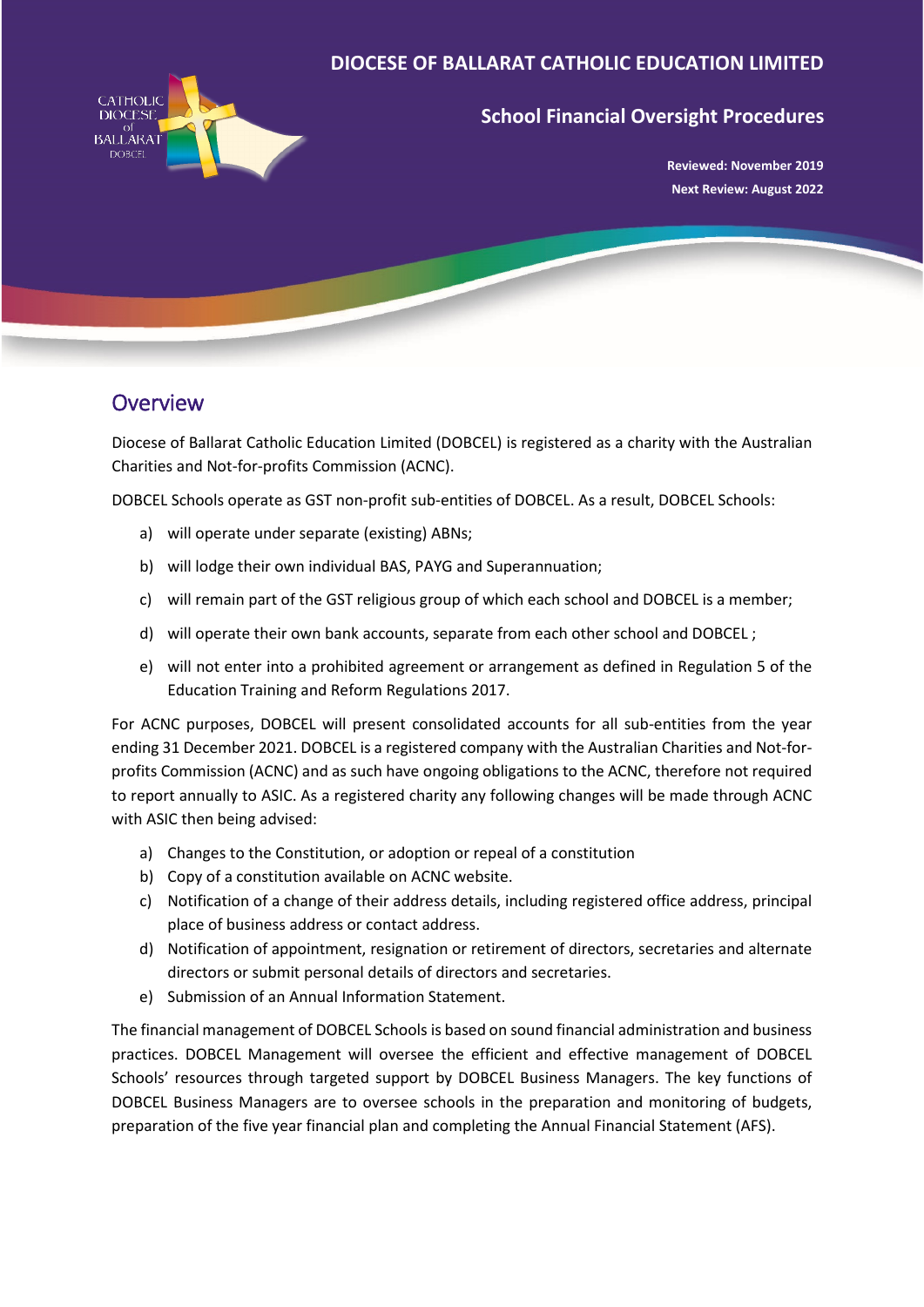#### **Roles and Responsibility**

The roles and responsibilities for supervision of school financial management is overseen by the Principal at each school. School bank accounts are operated by the Principal in accordance with the DOBCEL Instrument of Delegations.

#### **Cash Reserves**

DOBCEL Schools must have an operating cash reserve to protect against unforeseen events such as a delay in grant payments or unbudgeted expenses. The minimum bank balance is equivalent to 10% of recurrent income and the maximum is equivalent to 20% of recurrent income, based on the recurrent income recorded in the prior year AFS. DOBCEL Schools' reserves must be within this range. The purpose of a maximum cash reserve is to ensure that funding received is expended on the current student cohort. DOBCEL Schools with accumulated reserves in excess of the maximum must be able to demonstrate appropriate spending initiatives that account for the excess reserves. If the balance falls below the minimum level, the Principal and the DOBCEL Business Manager will implement a financial improvement plan before the next reporting quarter. The Education Consultant and Assistant Director: Business Services (Chief Finance Officer) will be notified and have a copy of the plan submitted before the end of the next reporting quarter.

#### **Budget Preparation**

In Term 3 each year, the DOBCEL Business Managers develop a forecast outcome and budget spreadsheet. The Business Managers work with all primary schools to finalise the requirements of the spreadsheet for the completion of their budget. The process for school budget development is outlined in **Appendix 1.** Secondary Colleges will be provided with a draft Grants Allocation Committee (Secondary) GAC(S) School Budget Worksheet to assist with the preparation of their budget.

It is a DOBCEL requirement that school budgets would in normal circumstances be a balanced/surplus budget, aiming to achieve an end of year bank balance within the DOBCEL Board minimum and maximum range. DOBCEL Audit, Risk and Finance Standing Committee (ARFSC) will review all budgets and the DOBCEL Board will approve. The DOBCEL Board will not approve (except in extraordinary circumstances) a deficit budget unless there are sufficient cash reserves to avoid placing the school at financial risk.

## **Deficit Budget**

In the event of a deficit budget the DOBCEL Business Managers will report to the DOBCEL Manager: Finance & Accountability and the Education Consultant in a timely manner. The DOBCEL Business Manager will develop a financial management improvement plan by the end of the next reporting quarter in consultation with the Education Consultant and the school leadership team. Deficit budgets will be submitted to the DOBCEL Board for written approval. The 'Approved Deficit Budget' letter will be forwarded to the school before the end of Term 4 of the prior year.

#### **Financial Procedures**

All DOBCEL Schools use the accrual method of accounting. This records income items when they are earned and expense items when they are incurred. For example, when a school invoices fees, a corresponding amount will appear as a debtor in the school's books, even though no money has been received.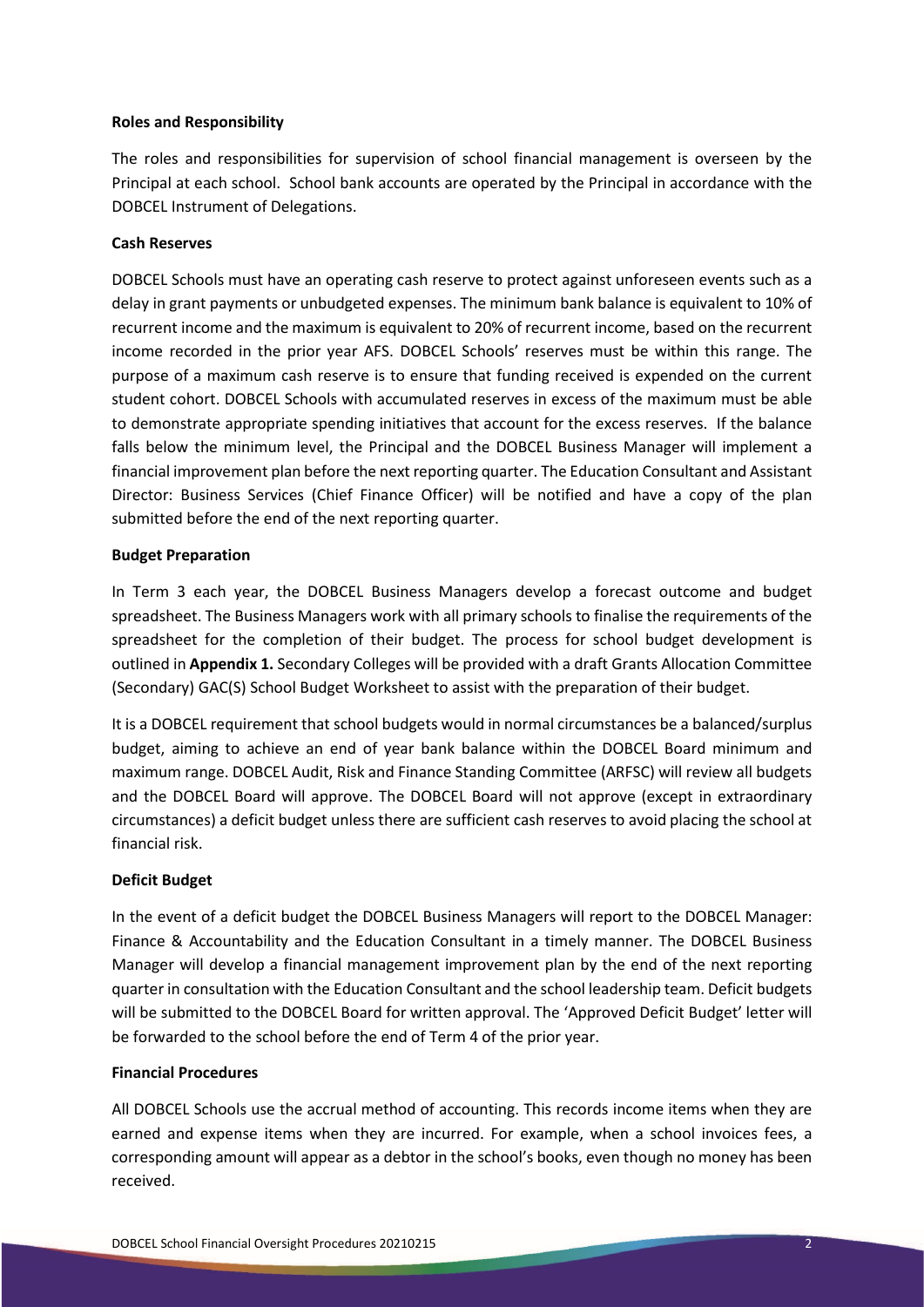Similarly, amounts owed by the school to suppliers for work undertaken or owed to the bank for loans drawn will be shown as they are incurred, even though they may not be paid until a later date.

The following accountability requirements are necessary to ensure continued government funding:

- a) only school transactions are to pass through school accounts;
- b) school monies are not to be banked in non-school bank accounts;
- c) all payments relating to school expenditure are to be paid through school accounts;
- d) only school staff performing duties specific to the operations of the school are to be included on the school payroll;
- e) schools are to operate on a not-for-profit basis.

**Appendix 2: School Financial Procedures** provides DOBCEL Schools with a set of procedures to be completed at regular intervals throughout the year in order to ensure accounting records are kept accurate and up to date.

## **Annual Financial Statement**

The Annual Financial Statement (AFS) is the major financial accountability instrument of the school for the year ending 31 December. This document is audited and forms the basis of reports to both Commonwealth and State Government.

Information recorded for ACNC reporting and on the DESE Financial Questionnaire is taken from the AFS.

The DOBCEL Business Managers meet with each school annually as part of the AFS and school audit program. During this visit, grants recorded in the AFS are checked to ensure they are correctly allocated in accordance with the CECV Grant Distribution Disbursement Schedule and to guarantee the accuracy of end of year transactions

## **Five Year Financial Projections**

All DOBCEL Schools must have a Five-Year Finance Business Plan. In conjunction with the AFS school visit, the DOBCEL Business Manager works in partnership with the School Finance Officer and Principal to update the previous year's five year forecast with data from the current AFS. Projected enrolments are estimated, and any future capital /maintenance works for the next five years are included. The five year plan will ensure that cash reserves are within minimum and maximum levels.

## **External School Financial Audits**

An external financial audit is conducted to meet the requirements of the DESE, ACNC, CECV and DOBCEL to confirm accuracy of financial reports submitted to local and external authorities. Auditors are engaged by DOBCEL Board to undertake the annual audit of all DOBCEL Schools in accordance with the annual Audit Strategy. This strategy has been prepared to communicate a planned approach to the audit of the AFS for each school.

## **Audit Management Letters**

As part of the external financial audit, the auditors are required to send an Independent Auditor Report and Audit Management Letter to the Principal and DOBCEL Board and Audit, Risk and Finance Standing Committee (ARFSC).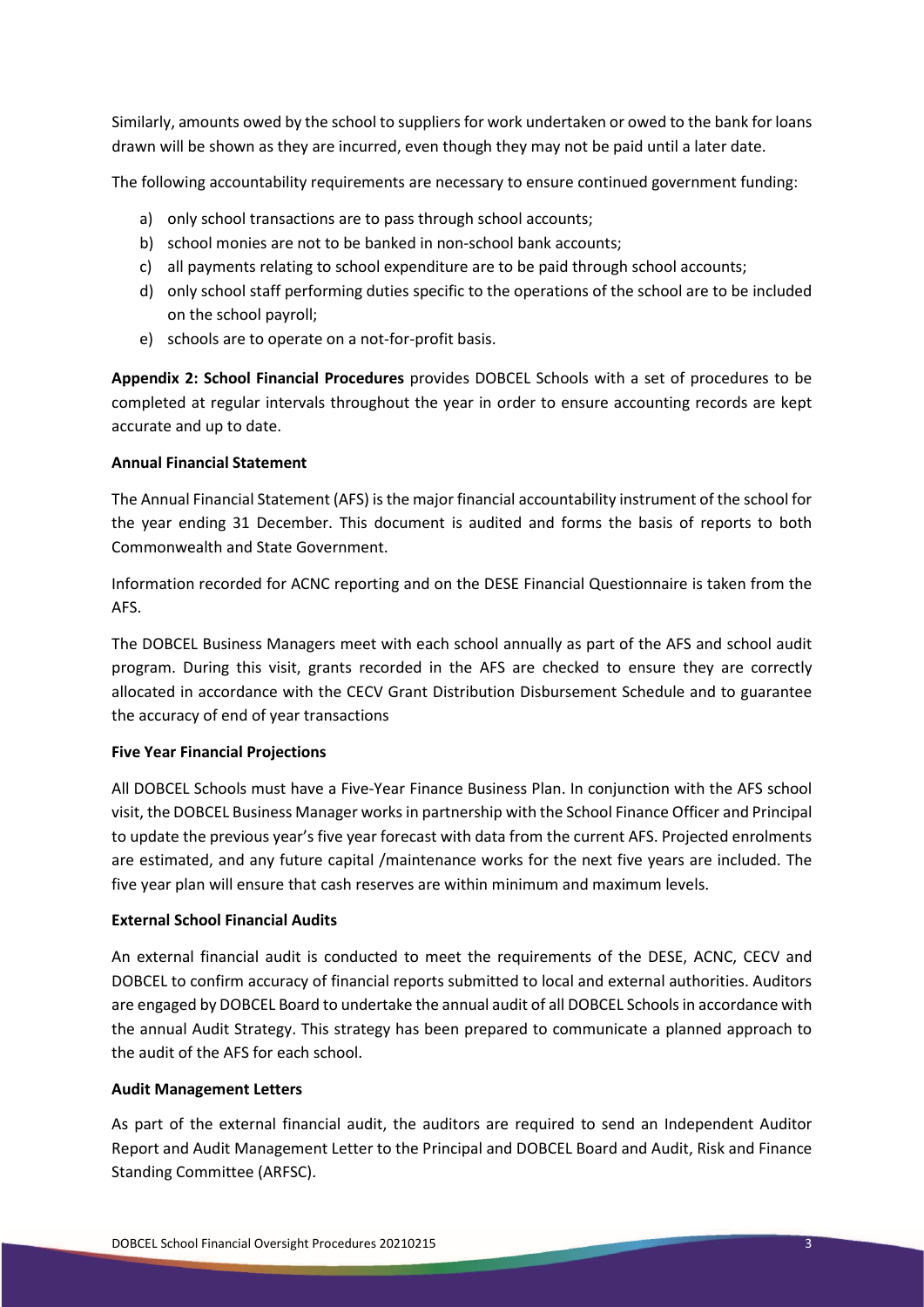Any issues raised from the audit are followed up by the DOBCEL Business Manager and, if critical issues need to be addressed, the Education Consultant and DOBCEL Assistant Director: Business Services (Chief Finance Officer) form part of this discussion in partnership with the Principal and School Finance Officer. DOBCEL Board and the ARFSC will be notified in a timely manner of outstanding issues regarding Audit Management Letters.

## **Monitoring of Audit Management Letters**

The Auditors meet with and report to the ARFSC to inform of any high-risk issues in individual schools and risks or issues that are common across several schools. This allows the ARFSC to:

- 1. monitor progress as schools attend to the issues
- 2. identify schools where DOBCEL Management should provide additional support or intervention
- 3. identify training needs or performance issues for school personnel
- 4. escalate high risks to the DOBCEL Board.

The Audit Report is presented to the ARFSC and to the DOBCEL Board.

## **School Visits**

To achieve consistency, a term meeting record is completed during or after each school meeting by the DOBCEL Business Managers. The school visit will include the DOBCEL Business Manager, Principal and the School Finance Officer to assist with any and all financial business management functions including financial accuracy of financial functions and transactions and support to the School Finance Officer and Principal.

- All primary schools are met with at least once per term
- Schools with new Principals and or new School Finance Officers are met with more frequently as necessary
- Schools with a new Principal or School Finance Officer will participate in an induction program run by the DOBCEL Business Managers.

# **Periodic Reporting**

For the monitoring of school financial performance, a quarterly financial report which will be produced consisting of the following sections listed below. This report will be presented to the DOBCEL Board and ARFSC. The reporting timeline is outlined in **Appendix 3**. Schools are also required to forward the following quarterly reports to the DOBCEL Business Managers at the end of each quarter:

- Profit & Loss Statement
- Balance Sheet
- Bank Reconciliation
- Debtor Report

Following review of the above reports, if a potential issue is identified, the DOBCEL Business Managers will notify the DOBCEL Manager: Finance & Accountability to be escalated to the DOBCEL Assistant Director: Business Services (Chief Finance Officer) in a timely manner. The ARFSC and the DOBCEL Board will be informed as soon as possible.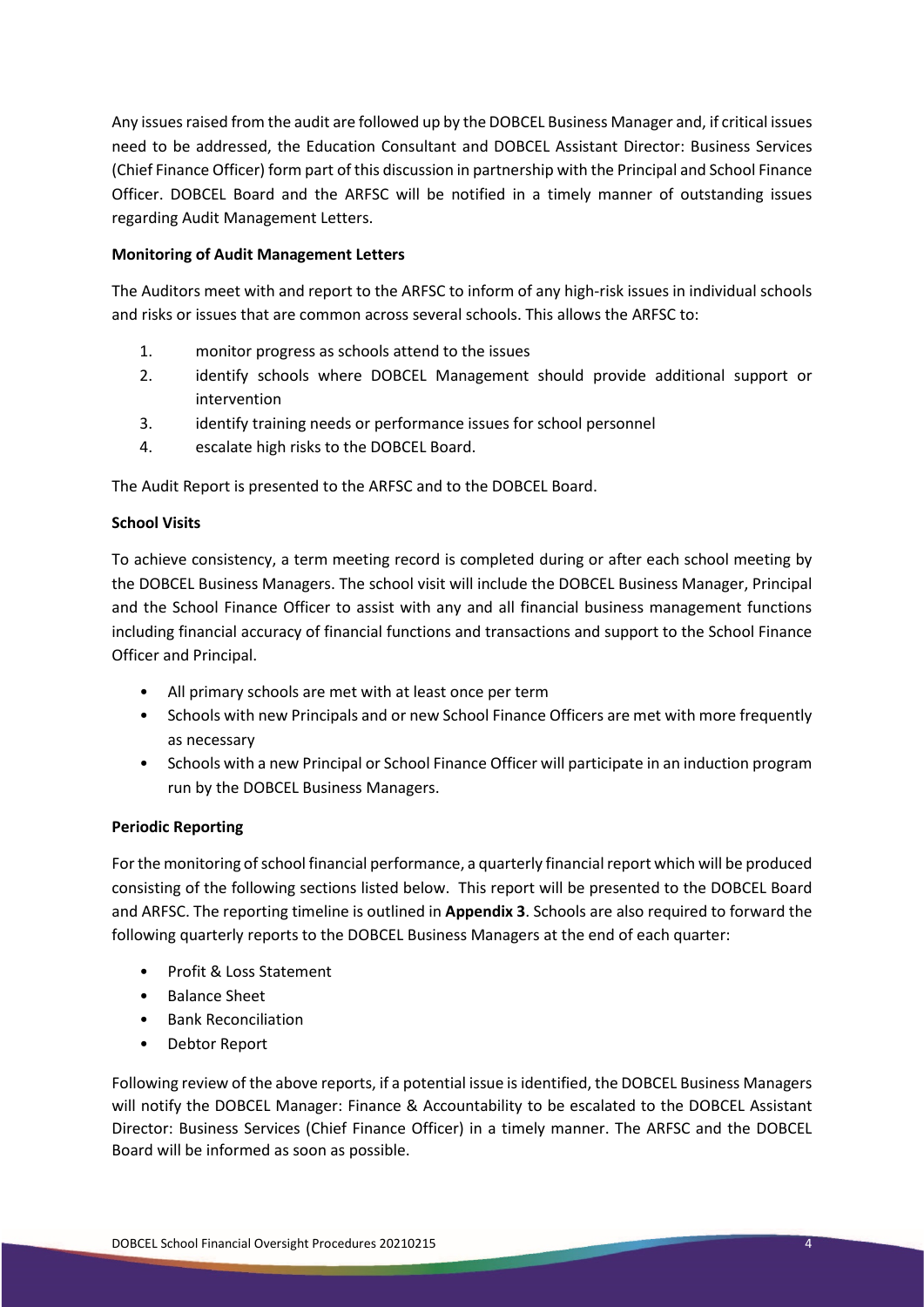#### **Escalation Protocol**

During the Term meeting and/or on review of the quarterly reports, DOBCEL Business Managers will assess and identify any breaches to the DOBCEL Instrument of Delegations and assist school personnel in meeting all obligations as to assist with mitigating risk. Where the DOBCEL Business Manager identifies an issue or area of risk that has not been addressed adequately, the Executive Director and the DOBCEL Assistant Director: Business Services (Chief Finance Officer) will be notified in writing by the DOBCEL Manager: Finance & Accountability, so that the appropriate action can be taken or intervention made. If the concern is not able to be rectified, the matter will be raised with the ARFSC and DOBCEL Board.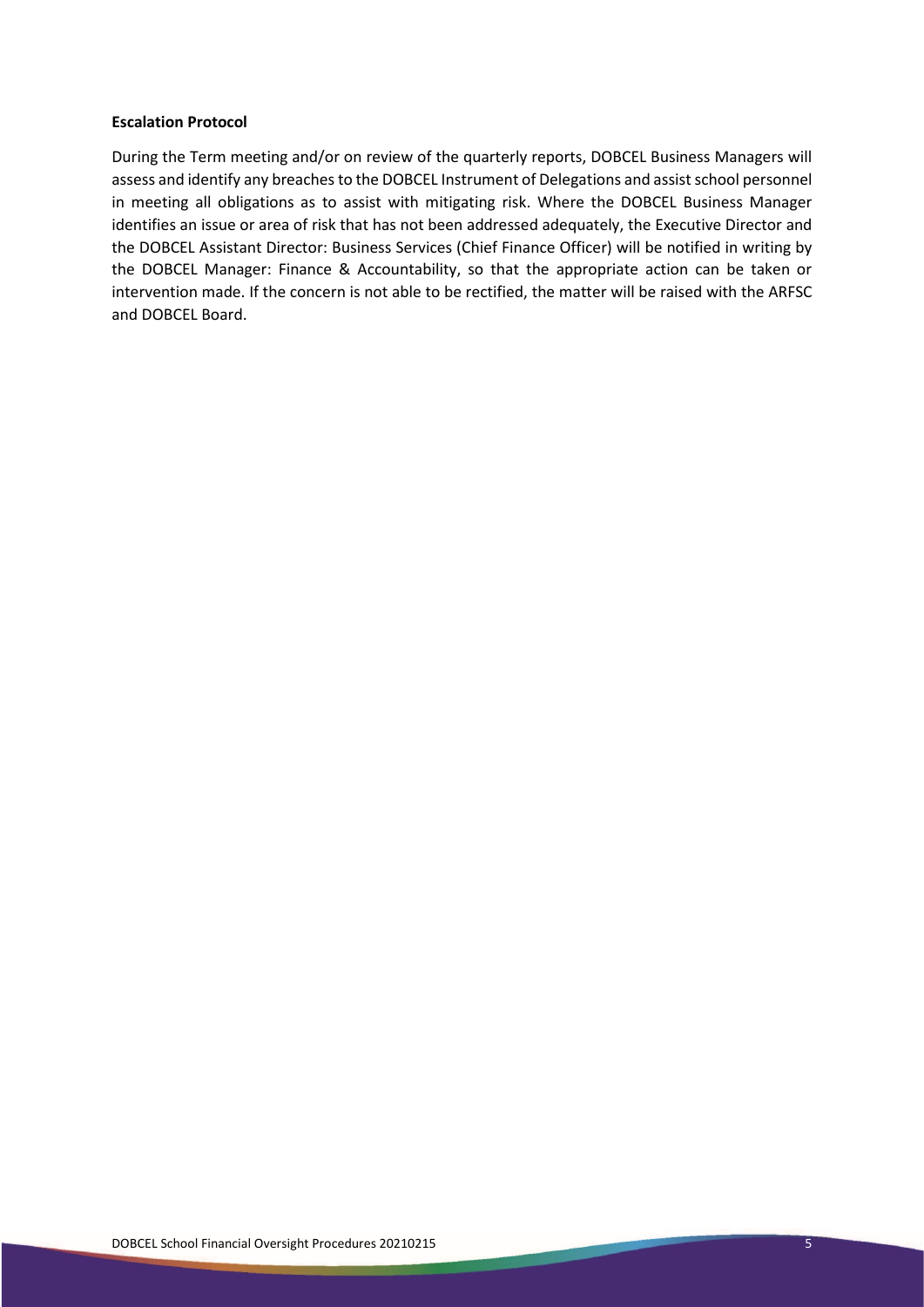

# **School Financial Oversight Procedures Appendix 1 – School Budget Development**

**Reviewed: November 2019 Next Review: August 2022**

The budget is a key document, representing the educational objectives of the school in monetary terms. Vital parts of the budget process are the development and monitoring of the budget; reviewing, planning and controlling (recurrent, curriculum and capital); managing income, expenditure and cash flow.

The budget should be the financial representation of the school's development plan and should be informed by:

- a) the school's vision and/or mission statement
- b) the school's development plan, including:
	- i a three to five-year curriculum plan;
	- ii a rolling maintenance plan;
	- iii essential services obligations
	- iv a capital expenditure master plan.

When preparing the budget, important decisions will need to be made concerning the availability of resources and the application of these resources amongst competing needs.

The involvement of representatives from the school community and the full involvement of teaching and non-teaching staff are crucial features of the budget process. Budgets should not be prepared without consultation between the Principal, Education Consultant and Business Manager.

# **Budgeting Principles**

The annual budget process should commence prior to the conclusion of third term. Schools need to consider the overall cost of the educational program to be offered in the upcoming school year. The school fees and charges should be circulated to parents as soon as possible.

Before the end of Term 3 DOBCEL Management will forward to Principals a Schools Budget Details circular (Budget Document). This circular contains funding data in respect to the new school year and is a means by which individual schools may assess their financial situation and begin finalising their budgets.

Initially, budgets are prepared for each area of the school. After reviewing each area budget, the overall budget for the school year is prepared. A budget should be prepared to cover recurrent and capital income and expenditure.

The overall school budget should not produce a deficit result unless sufficient uncommitted cash reserves are held. The cash balance at the end of the year must be at least equal to any government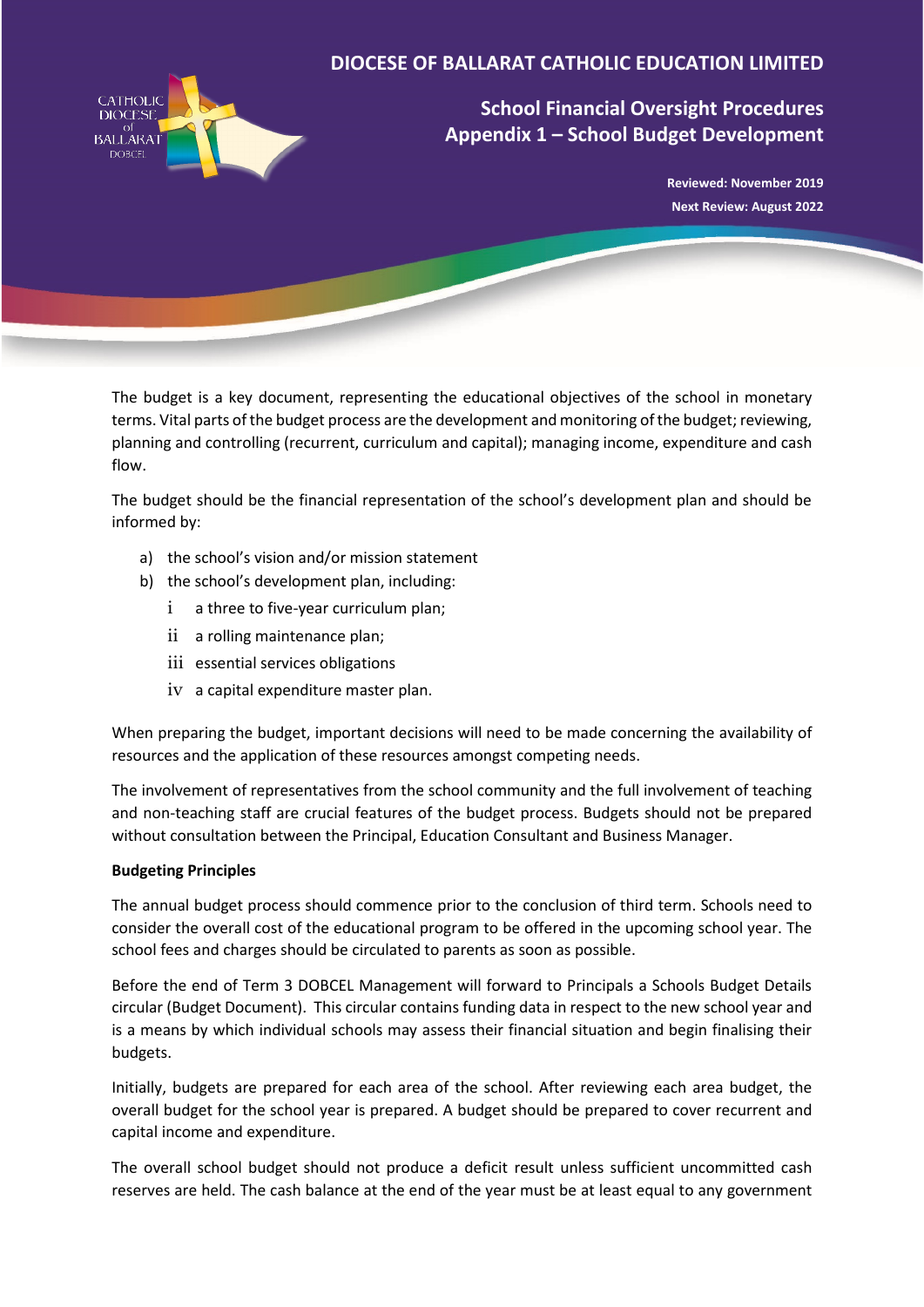grants that have been forward funded (committed) to the school. The cash balance if exceeding limits can be used to cover a deficit budget.

The finalised school budget will be reviewed by ARFSC and approved by the DOBCEL Board. The approved budget is the source of information used to complete the budget section of the AFS.

The timing of the budget's preparation will be such that sufficient notice is provided to parents regarding school fee increases determined as part of the budget process.

Schools are required to use zero-based budgeting.

#### **Zero-based Budgeting**

Zero-based budgeting is a planning and management process which assists in the production of a costeffective budget. Zero-based budgeting can also be termed 'justification budgeting' where all budgets are justified according to needs-based criteria. In zero-based budgeting:

- a) every line item of the budget, rather than only the changes, must be approved
- b) the budget request must be re-evaluated thoroughly, starting from the zero-base. This involves preparation of a fresh budget every year from a zero base, without reference to the past year's budget
- c) the process is independent of whether the total budget or specific line items are increasing or decreasing.

The zero-based budget process requires those preparing the budget to:

- a) identify priority areas for allocation of funds
- b) determine objectives for those areas
- c) identify available income sources to fund objectives
- d) identify and assess alternative approaches for achieving those objectives
- e) rank budget requests in order of priority
- f) determine the appropriate level of funds for each priority area based on expected available income.

The use of zero-based budgeting in the annual budget process will:

- a) assist in imposing greater rationality
- b) provide a logical means of allocating resources between competing requests, based on the school's priorities
- c) assist in identifying inefficiencies and necessary improvements
- d) increase participation in the process by all staff
- e) aid in communicating priorities and objectives to the school community.

The implementation of zero-based budgeting in the school environment should include the following steps:

- a) defining how budget proposals need to be prepared
- b) preparing the budget proposal
- c) reviewing and ranking the proposals in order of priority
- d) deciding on the spending level and finalising the budget
- e) communicating the budget to the school community
- f) tracking the school's performance against the budget.

DOBCEL School Financial Oversight Procedures Appendix1 School Budget Development

20210215 2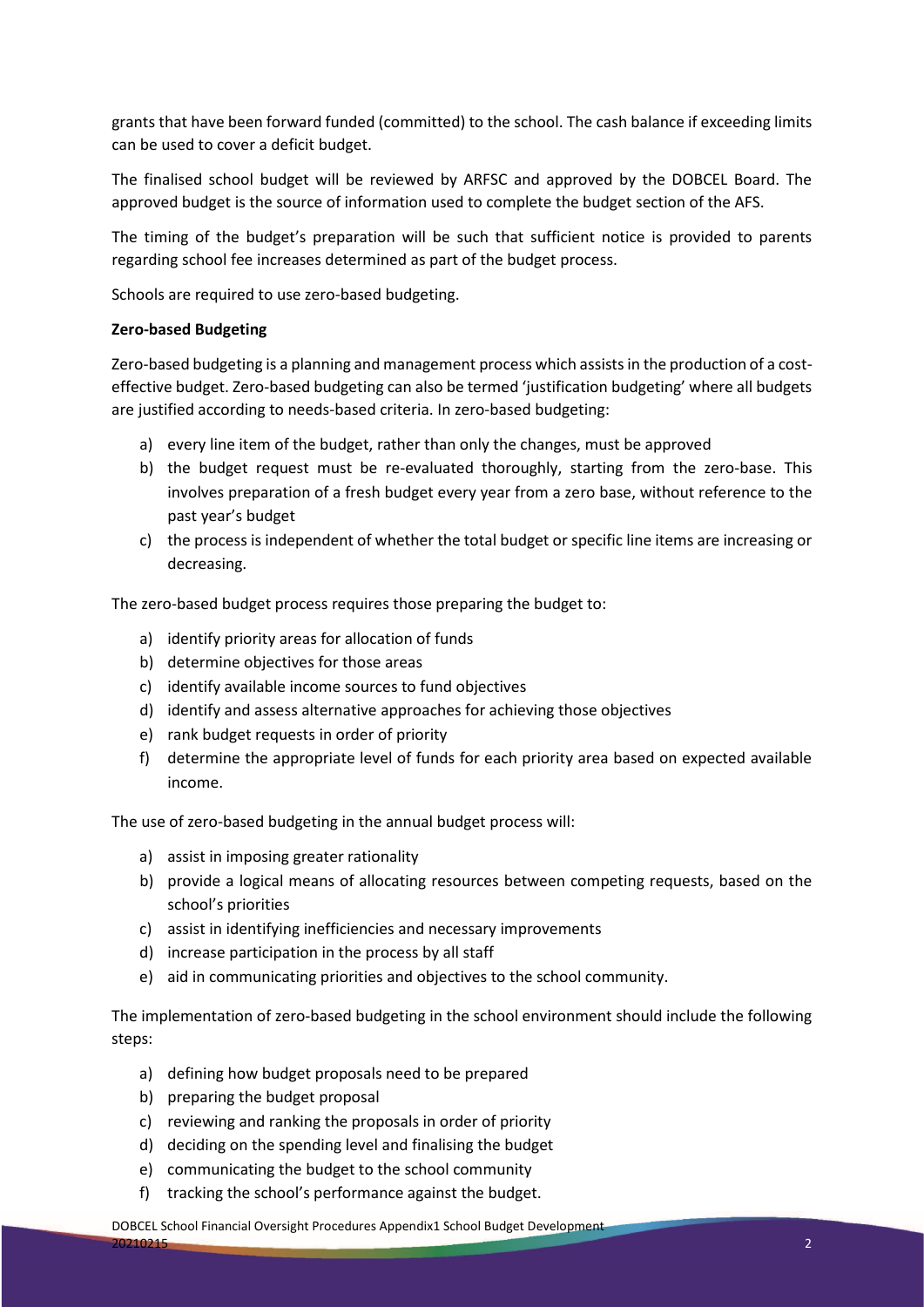## **Recurrent Budget**

The major sources of recurrent income for schools are:

- a) the Australian Government General Recurrent Grant;
- b) the State Recurrent Grant;
- c) other targeted program grants;
- d) school fees and levies;
- e) other private income.

Aside from grants, the balance of income required to meet recurrent expenditure is to be provided from private income, of which school fees are the major source. Fundraising, donations and interest income are some other means of generating private income.

When setting fee levels careful consideration should be given to those families who are unable to pay either the full fee or a partial fee. The actual fee set should be adjusted to enable the school's private income level to be maintained, notwithstanding any fee write-offs, discounts, rebates and exemptions. In addition, the school's history of fee collection and fee structure (fee per child, number of children or family) should be reviewed at this time.

The Diocese of Ballarat Catholic Schools Budget Details circular, (Budget Document) provides the base data for finalising budget estimates of government grant income. While this document should be used to budget for government grant income, actual grant payments may differ from what is estimated in this document.

After final estimation of the Australian Government General Recurrent Grant, the State Recurrent Grant and other targeted grant income, the school's recurrent budget can be completed.

If significant building maintenance expenditure (AFS account 2015) and/or gardens and grounds maintenance expenditure (AFS account, 2025) are budgeted, the school should prepare a structured medium term (three (3) year) maintenance plan. All schools should have a maintenance plan as part of their master plan.

The finalised recurrent budget will be approved by the ARFSC and DOBCEL Board.

# **Capital Budget**

The capital budget should be based on the school's long-term development and master plans and consideration of the school's needs with regard to buildings, capital equipment, computer technology and commitments to repay the principal of capital loans.

Sources of capital funds include long-term loans, specific government capital grants, approved supplementary capital fund contributions, transfers from school building funds, contributions from parents and friends' associations and fees for capital purposes. Recurrent government grants are not a source of capital funds.

Separate capital fees can be raised by:

- a) a separate charge for each year level;
- b) a common charge averaged across the whole school by pupil or family;
- c) an additional amount added to recurrent fees (with a portion journalised to capital fees prior to the end of the school financial year).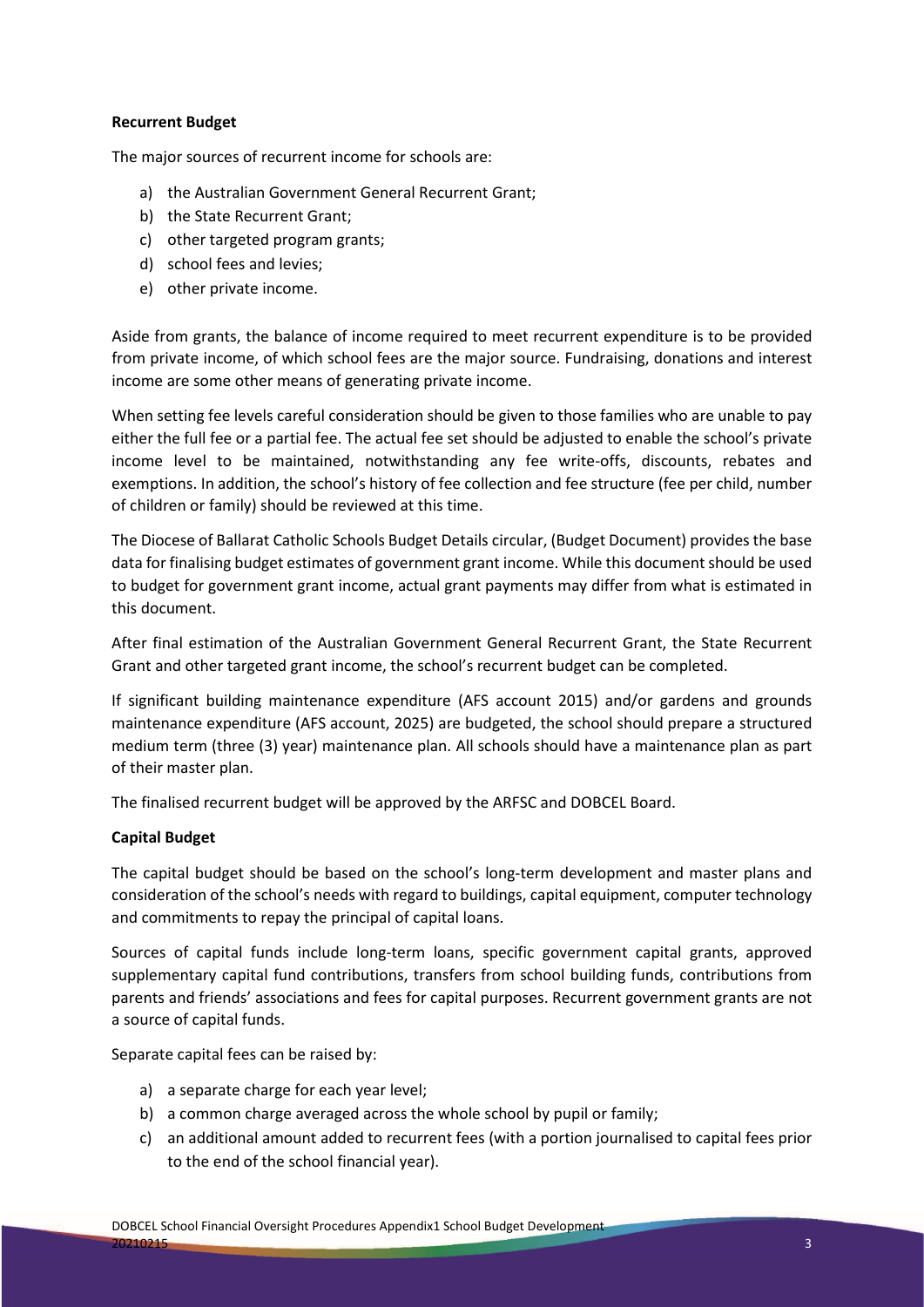If significant capital expenditure is budgeted, the sources of income for that expenditure should be identified and included in the budget.

The finalised capital account budget will be approved by the ARFSC and DOBCEL Board.

## **DOBCEL School Deficit Budget Flowchart**

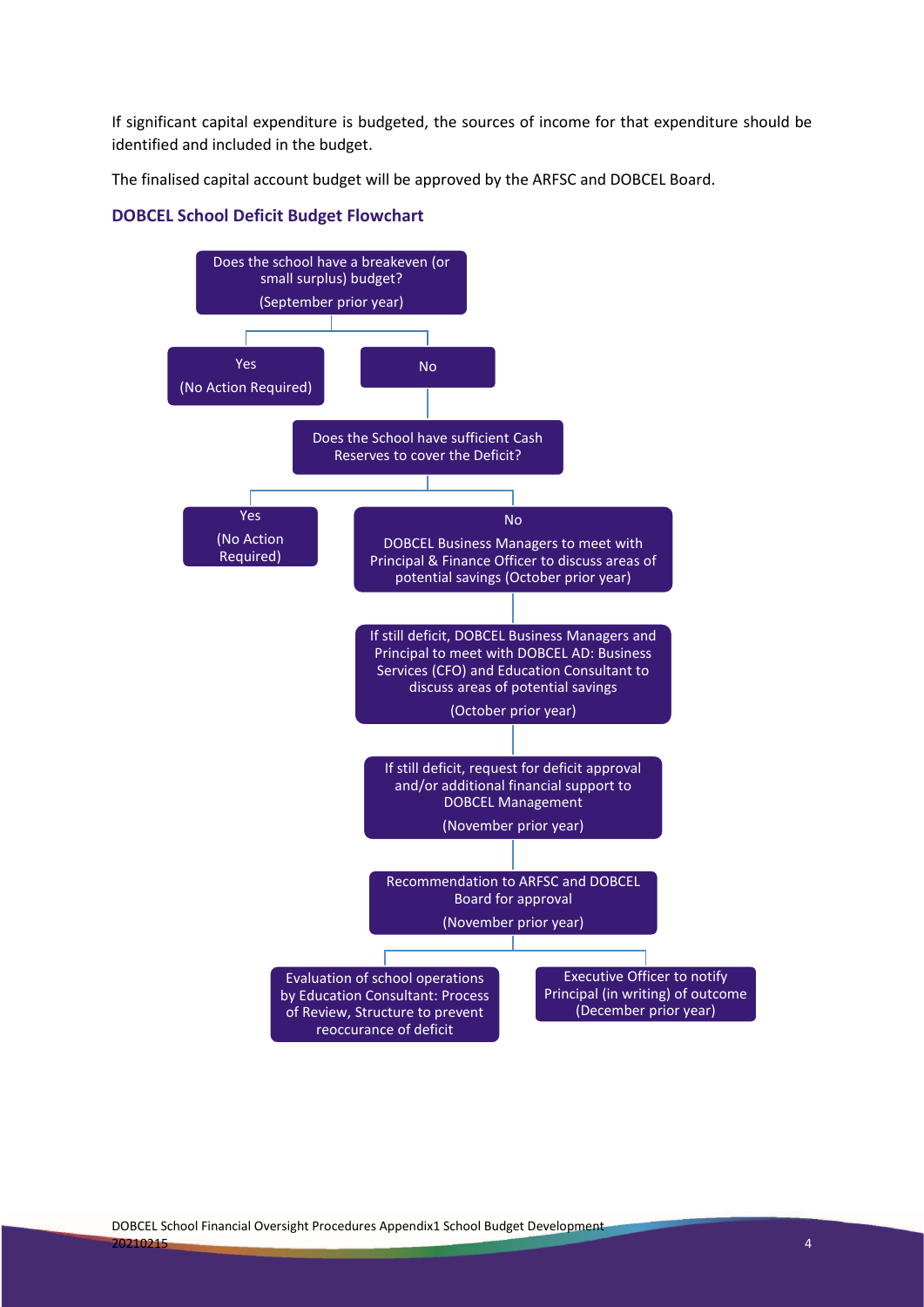

# **School Financial Oversight Procedures Appendix 2 -Financial Procedures**

**Reviewed: November 2019 Next Review: August 2022**

The procedures set out in this section will assist schools to be in a sound position to manage their financial affairs and reduce the pressure they may face at the end of the financial year. Following these procedures will assist schools by ensuring:

- a better match of revenue and expenses in a reporting period
- improved financial management procedures in school management reporting
- improved analysis of financial data allowing schools to operate with less financial and operational risk
- the school is better placed to respond to future challenges and opportunities
- the school meets its ACNC reporting requirements.

Tasks necessary to prepare financial statements must be performed on a regular basis. Regular reviews (monthly) of financial reports such as income and expenditure statements, balance sheet and cashflow statements in comparison with budgets are highly recommended for schools to be fully abreast of relevant financial information. Waiting until the end of the financial year or end of the school term will likely put School Finance Officers under unnecessary pressure and may reduce the quality of financial data and therefore its usefulness to the school's decision-making processes.

The capacity for accounting packages to produce monthly financial reports assists schools to compare actual figures to budget figures and allows them to make informed decisions regarding future expenditure.

Amendments to budget figures (known as revised forecasts) should be made at regular intervals throughout the school financial year, to reflect changing conditions. Revision of expected cash receipts and cash payments is important to ensure the budget reflects current available information.

## **Ongoing Procedures**

All financial transactions should be entered promptly and with accurate transaction dates. Creditor invoices should be entered into the creditors' ledger and school fees invoiced promptly. All school fee receipts should continue to be receipted as soon as practicable. Best practice is to close month end by the 7th working day of the month. The BAS lodgement can be completed after the month end closure of the General Ledger. This will ensure that discrepancies between the BAS lodged with the ATO and the BAS report within the school's accounting system are limited. All new transactions for the BAS must be dated and processed in the following month.

Reporting is on an accrual basis and therefore requires the presentation of a school balance sheet, it is important for DOBCEL Schools to ensure that eligible capital purchases (> \$5,000) are entered into the Asset Register at the time of purchase.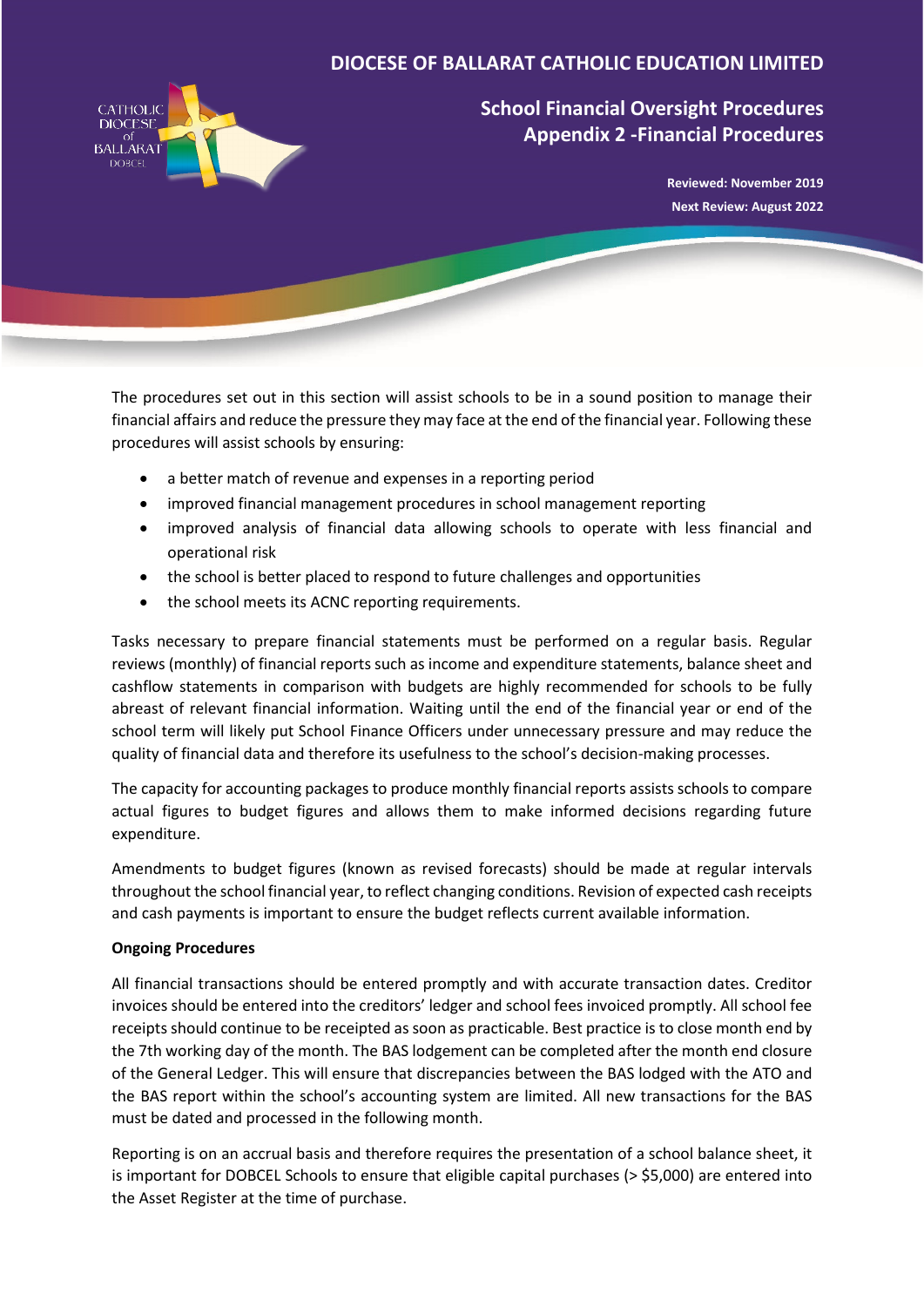Associated details including assigning an asset class to allow for the calculation of depreciation will also be required to be entered when recording assets in the Asset Register.

#### **Monthly Procedures**

Best practice for month end accrual accounting is to have all income and expenses recorded in the General Ledger and subsidiary ledgers closed by the 7th working day of the following month. All other items from reconciliations are corrected in the next month and not prior dated. All school bank accounts are to be reconciled and all cash on hand is to be correctly recorded in the general ledger including, but not limited to, cash at bank, term deposits and petty cash floats.

The debtors' ledger is to be reconciled with the debtors' ageing report, ensuring that the total debtors balance per the general ledger reconciles with the debtors ageing report and any variances are followed up. Completed and signed copies of reconciliations are to be retained for future reference. The debtors' ledger is a subsidiary ledger. The reconciliation process for this account is between the debtor's balance in the general ledger and the debtors' ageing report which is produced from the debtors' subsidiary ledger.

Under an accrual framework, families are billed for school fees and any outstanding fees are captured and reported via the debtors' ledger. However, this does not preclude schools from preparing their own fee and levy reconciliation to gain comfort over the completeness of fees charged to parents.

The School Finance Officer will reconcile creditors' ledger with creditors ageing report, ensuring that the total creditors balance per the general ledger reconciles with the creditors ageing report and follow-up any variances. Once completed and signed, copies of reconciliations are retained for future reference. The creditors' ledger is a subsidiary ledger. The reconciliation process for this account is between the creditors' balance in the general ledger and the creditors' ageing report which is produced from the creditors' subsidiary ledger.

The School Finance Officer will reconcile fixed asset ledger codes to the Fixed Assets Register. They will ensure that the totals of the general ledger capital account codes reconcile with the total original cost of assets listed on the school's Fixed Assets Register by asset class and in total. Reconciliation between the general ledger and Fixed Assets Register is required prior to calculating depreciation. All individual assets and groups of assets with a purchase value greater than \$5,000 are required to be recognised as a capital acquisition in the school's Fixed Assets Register. Purchases of low-cost capital items less than \$5,000 are required to be allocated to AFS code 2070 Minor Capital (< \$5,000) and are not required to be recorded in the Fixed Assets Register.

The School Finance Officer will complete a reconciliation of appropriate GST accounts. Following the completion of the school's monthly bank reconciliation, ensuring that the figures for GST collected and GST paid as calculated in the system BAS/GST reports and are reconciled to the general ledger. DOBCEL Schools are required to report their BAS on an accrual basis to ensure their system generated reports align with BAS reporting requirements. When reporting the school's BAS to the ATO on an accrual basis, GST collected refers to GST included on debtor invoices raised in the period. GST paid refers to GST included on creditor invoices processed for the period.

## **Quarterly Procedures**

The School Finance Officer will reconcile outstanding school loan balances. They will ensure that the total value of each individual outstanding loan balance as per the school's general ledger, reconciles to loan statements received from the Catholic Development Fund.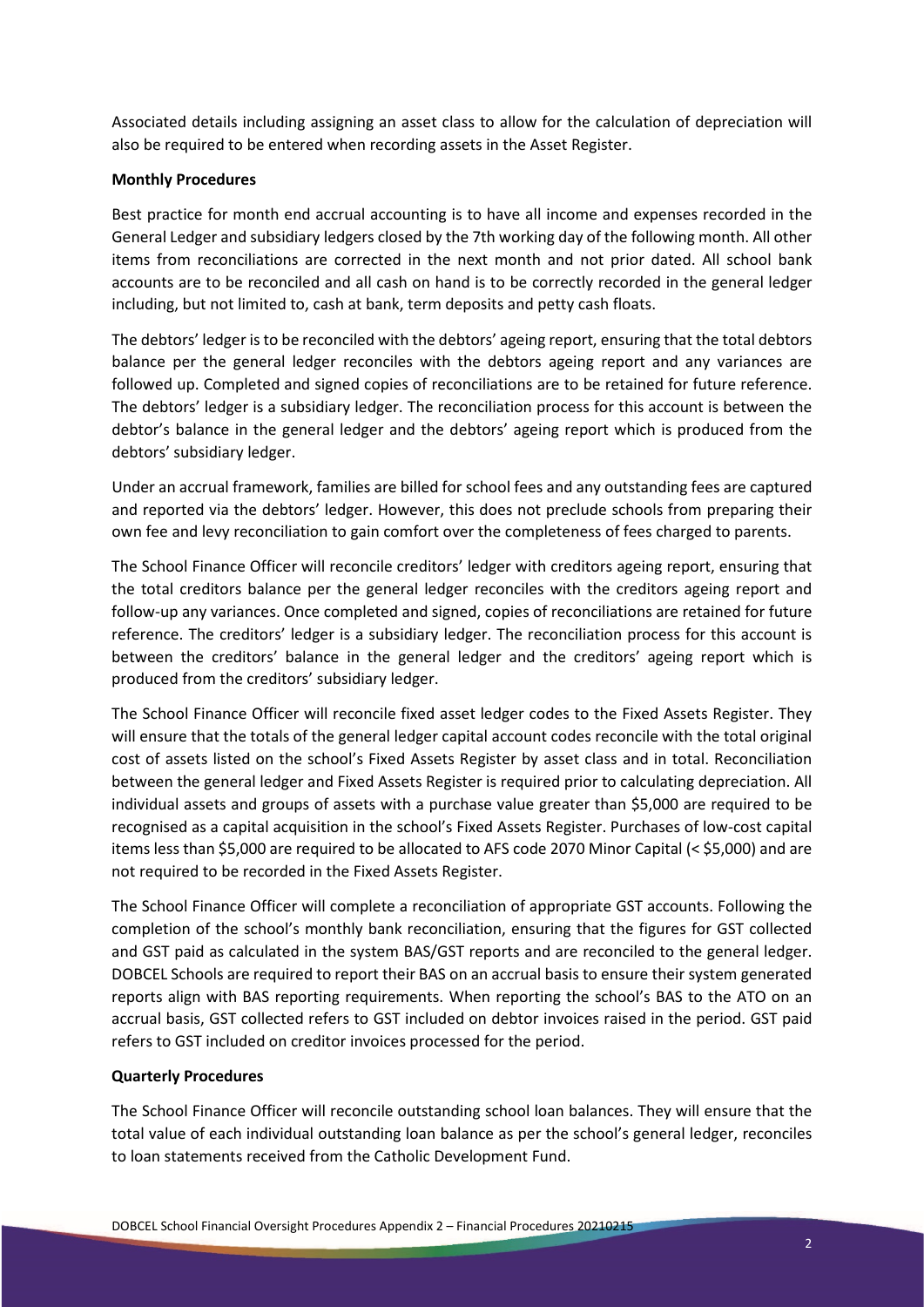#### **Year-End Procedures**

An important concept of accrual accounting is balance-day adjustments, which are performed at year end. This section details a number of balance day adjustments that schools are required to perform on an annual basis in order to more accurately match expenses with revenue for the current reporting period or school year. The definition of 'significant' for DOBCEL schools in relation to balance day adjustments is established at \$1,000. The balance sheet is required to be adjusted at the end of the financial year for the transactions described below where the transaction(s) involved exceed \$1,000 on an individual basis or in aggregate for each group of transaction types.

**Calculation and posting of the school's annual depreciation expense for fixed assets:** Depreciation is required to be calculated by the School Finance Officer via the school's Fixed Assets Register for all fixed asset classes. Upon completion of the annual depreciation-run reconcile the original cost and accumulated depreciation accounts for each individual asset class in the general ledger to the Fixed Assets Register. Also complete a Fixed Asset Movement Schedule for each individual asset class reconciling the opening balance, additions, disposals and closing balance of the fixed assets.

**Provision for doubtful debts:** The School Finance Officer conducts a detailed review of each individual debtor balance to determine if the outstanding balance is considered collectible or uncollectible and why this is the case. The School Finance Officer will create or adjust existing doubtful debts provision as deemed necessary. Note: for audit purposes, it is deemed inappropriate for schools to base a provision for doubtful debts on a percentage of fee income or outstanding fees. Schools are therefore required to assess the collectability of each individual outstanding fee balance on a per debtor basis and adjust the provision as necessary.

**Unearned revenue:** The School Finance Officer makes appropriate adjustments in the school's general ledger for significant unearned revenue items including, but not limited to, prepaid fee income and fees billed in advance. The finance officer will ensure that these adjustment journals are appropriately reversed post year-end.

**Accrued revenue:** The School Finance Officer makes appropriate adjustments in the school's general ledger for significant accrued income items including, but not limited to, income from rental of school premises or interest income from term deposits, which have been earned by the school in the current school year but are yet to be received. The finance officer will ensure that these adjustment journals are appropriately reversed post year-end.

**Accrued expenses:** The School Finance Officer makes appropriate adjustments in the school's general ledger for significant accrued expenditure items including, but not limited to, accrued salaries and annual leave (Category A staff), FBT, GST received, superannuation guarantee contributions (SGC) and uncleared clearing accounts. Ensure that these adjustment journals are appropriately reversed post year end. **Note:** *that items including FBT, GST and other uncleared clearing accounts may already be included in the school's accounting system and reported on the balance sheet without an adjustment being required.*

**Prepaid expenses:** The School Finance Officer makes appropriate adjustments in the school's general ledger for significant prepaid expenditure items including, but not limited to, prepaid salaries and SGC, GST paid, WorkCover, rates and general insurance expenditure. The finance officer will ensure that these adjustment journals are appropriately reversed post year-end. Items including prepaid salaries, SGC and GST may already be included in the school's accounting system and reported on the balance sheet without an adjustment being required.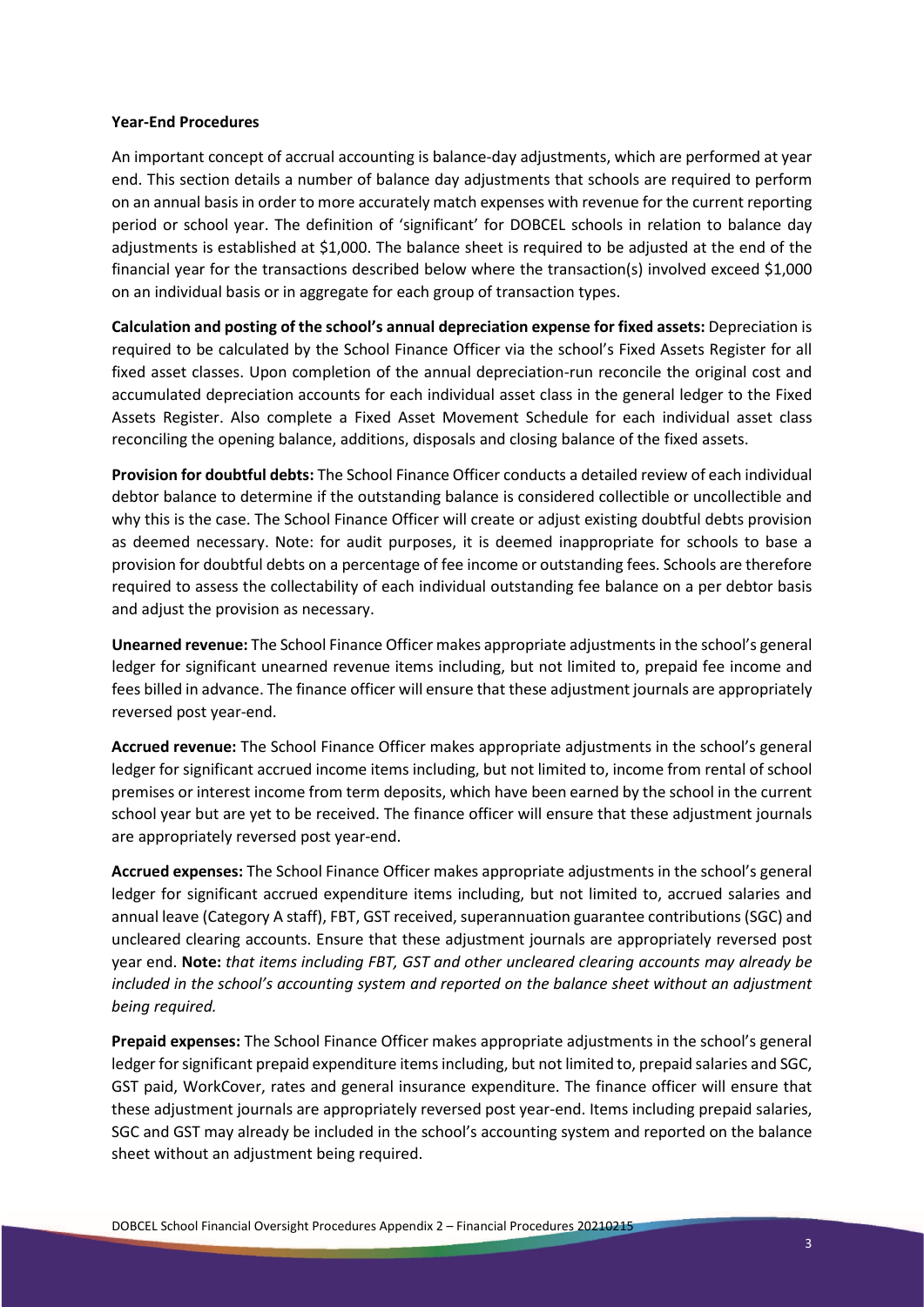## **DOBCEL BOARD AND ARFC**

| <b>Reports</b>                                                                           | <b>Timeline</b>                                            |
|------------------------------------------------------------------------------------------|------------------------------------------------------------|
| Budget & Five Year Plan                                                                  | November Prior Year                                        |
| <b>Annual Financial Statement</b>                                                        | April/May                                                  |
| Loan Schedule (including comparative<br>information)                                     | April/May (and when making additional<br>borrowings)       |
| Movement in Cash Balances - past five years<br>and current year budget (table and graph) | April/May                                                  |
| Profit & Loss Statement - YTD vs<br>Budget/Forecast                                      | As at end of March, June, September (for<br>prior quarter) |
| <b>Balance Sheet</b>                                                                     | As at end of March, June, September (for<br>prior quarter) |
| Debtor Report                                                                            | As at end of March, June, September (for<br>prior quarter) |